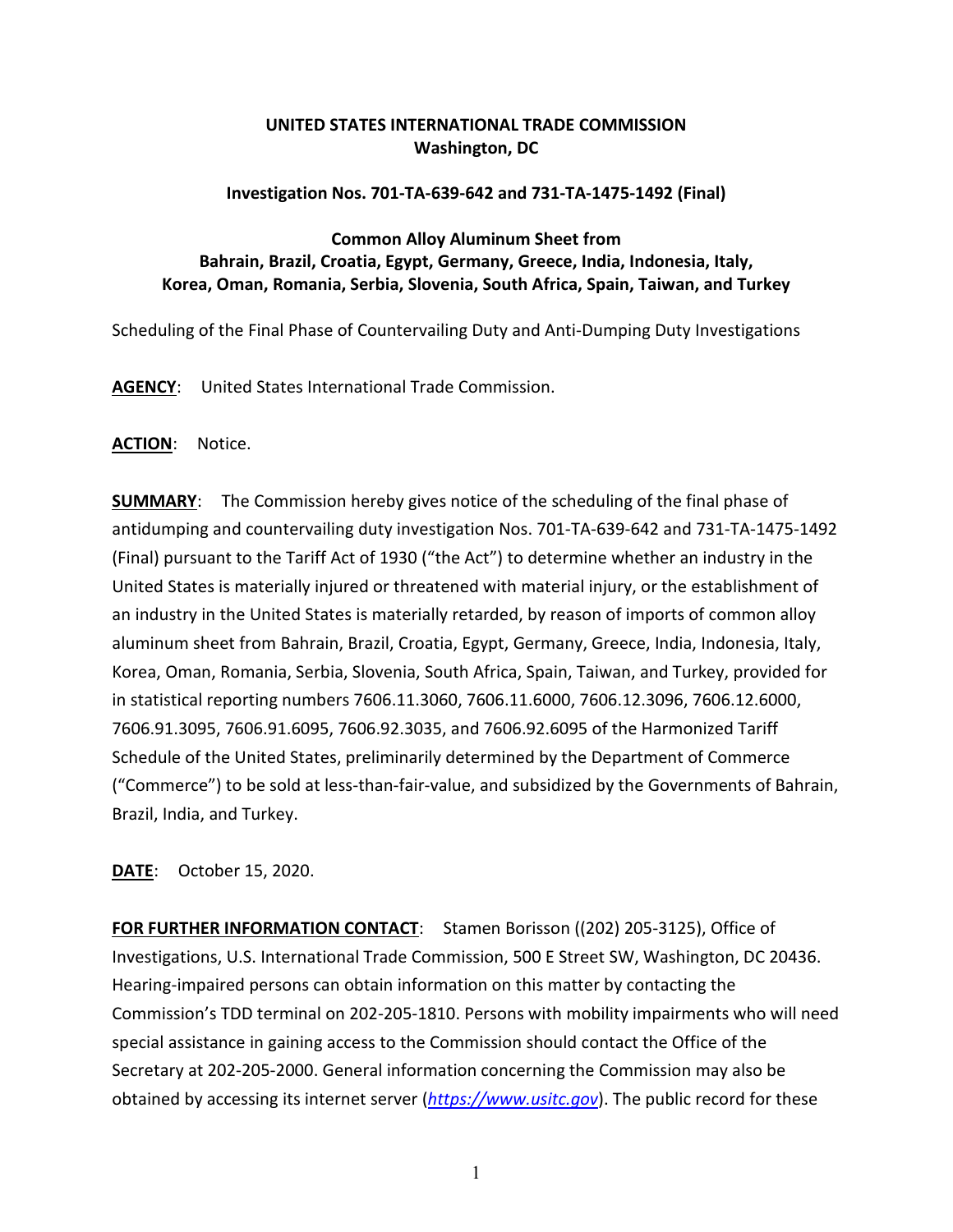investigations may be viewed on the Commission's electronic docket (EDIS) at *[https://edis.usitc.gov](https://edis.usitc.gov/)*.

### **SUPPLEMENTARY INFORMATION**:

**Scope**.-- For purposes of these investigations, Commerce has defined the subject merchandise as "common alloy aluminum sheet, which is a flat-rolled aluminum product having a thickness of 6.3 mm or less, but greater than 0.2 mm, in coils or cut-to-length, regardless of width. Common alloy sheet within the scope {of these investigations} includes both not clad aluminum sheet, as well as multi-alloy, clad aluminum sheet. With respect to not clad aluminum sheet, common alloy sheet is manufactured from a 1XXX-, 3XXX-, or 5XXX-series alloy as designated by the Aluminum Association. With respect to multi-alloy, clad aluminum sheet, common alloy sheet is produced from a 3XXX-series core, to which cladding layers are applied to either one or both sides of the core. The use of a proprietary alloy or non-proprietary alloy that is not specifically registered by the Aluminum Association as a discrete 1XXX-, 3XXX-, or 5XXX-series alloy, but that otherwise has a chemistry that is consistent with these designations, does not remove an otherwise in-scope product from the scope … Excluded from the scope {of these investigations} is aluminum can stock, which is suitable for use in the manufacture of aluminum beverage cans, lids of such cans, or tabs used to open such cans." For Commerce's complete scope and tariff treatment, see 85 FR 65372, October 15, 2020.

**Background**.--The final phase of these investigations is being scheduled pursuant to sections 705(b) and 731(b) of the Tariff Act of 1930 (19 U.S.C. 1671d(b) and 1673d(b)), as a result of affirmative preliminary determinations by Commerce that imports of common alloy aluminum sheet from Bahrain, Brazil, Croatia, Egypt, Germany, Greece, India, Indonesia, Italy, Korea, Oman, Romania, Serbia, Slovenia, South Africa, Spain, Taiwan, and Turkey are being sold in the United States at less than fair value within the meaning of § 733 of the Act (19 U.S.C. 1673b) and that certain benefits which constitute subsidies within the meaning of § 703 of the Act (19 U.S.C. 1671b) are being provided to manufacturers, producers, or exporters in Bahrain, Brazil, India, and Turkey. The investigations were requested in petitions filed on March 9, 2020, by The Aluminum Association Common Alloy Aluminum Sheet Working Group and its Individual Members, Aleris Rolled Products, Inc., Beachwood, Ohio; Arconic, Inc., Bettendorf, Iowa; Constellium Rolled Products Ravenswood, LLC, Ravenswood, West Virginia; JW Aluminum Company, Daniel Island, South Carolina; Novelis Corporation, Atlanta, Georgia; and Texarkana Aluminum, Inc., Texarkana, Texas.

For further information concerning the conduct of this phase of the investigations, hearing procedures, and rules of general application, consult the Commission's Rules of Practice

2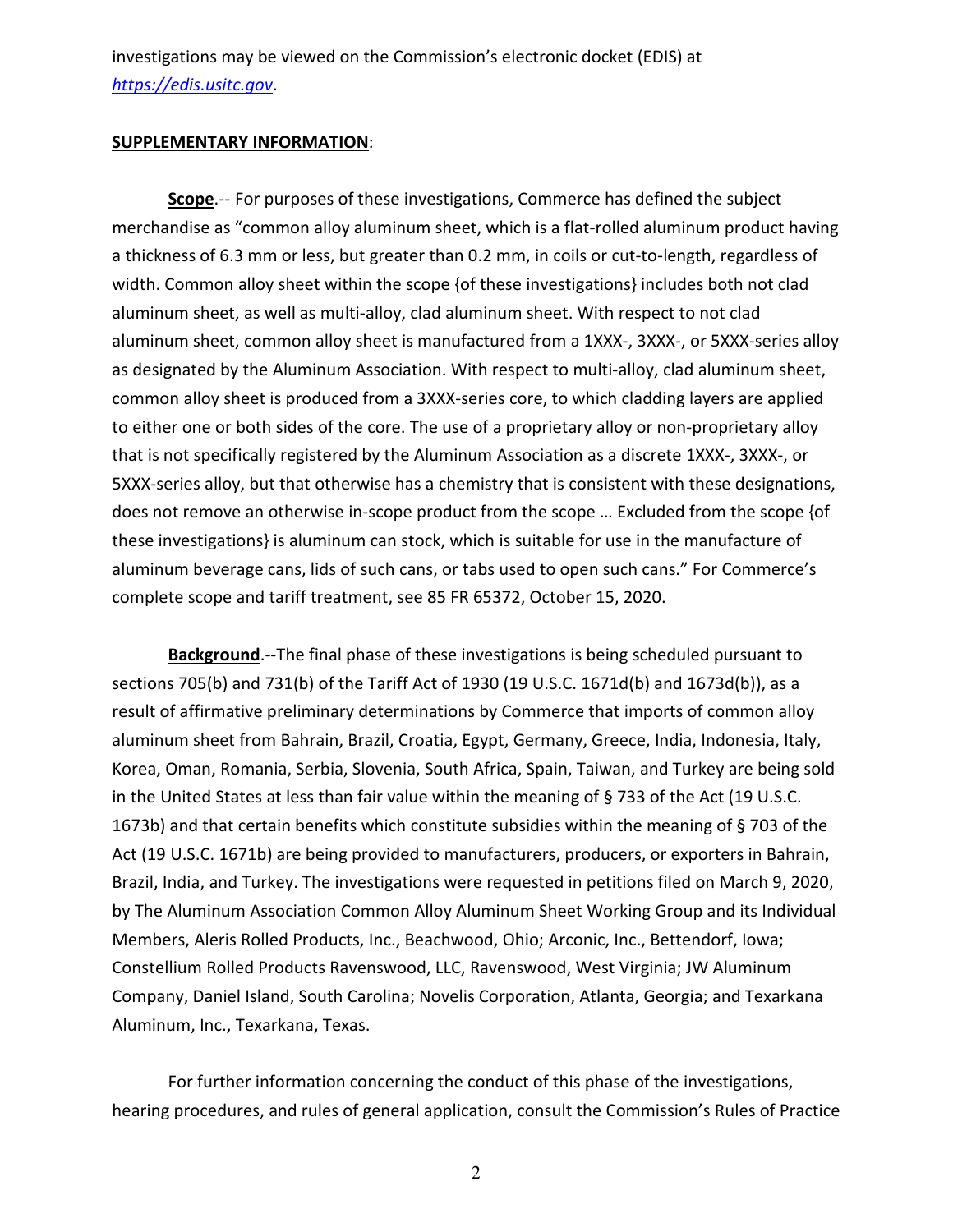and Procedure, part 201, subparts A and B (19 CFR part 201), and part 207, subparts A and C (19 CFR part 207).

**Participation in the investigations and public service list**.--Persons, including industrial users of the subject merchandise and, if the merchandise is sold at the retail level, representative consumer organizations, wishing to participate in the final phase of these investigations as parties must file an entry of appearance with the Secretary to the Commission, as provided in § 201.11 of the Commission's rules, no later than 21 days prior to the hearing date specified in this notice. A party that filed a notice of appearance during the preliminary phase of the investigations need not file an additional notice of appearance during this final phase. The Secretary will maintain a public service list containing the names and addresses of all persons, or their representatives, who are parties to the investigations.

Please note the Secretary's Office will accept only electronic filings during this time. Filings must be made through the Commission's Electronic Document Information System (EDIS, *[https://edis.usitc.gov](https://edis.usitc.gov/)*.) No in-person paper-based filings or paper copies of any electronic filings will be accepted until further notice.

**Limited disclosure of business proprietary information (BPI) under an administrative protective order (APO) and BPI service list**.--Pursuant to § 207.7(a) of the Commission's rules, the Secretary will make BPI gathered in the final phase of these investigations available to authorized applicants under the APO issued in the investigations, provided that the application is made no later than 21 days prior to the hearing date specified in this notice. Authorized applicants must represent interested parties, as defined by 19 U.S.C. 1677(9), who are parties to the investigations. A party granted access to BPI in the preliminary phase of the investigations need not reapply for such access. A separate service list will be maintained by the Secretary for those parties authorized to receive BPI under the APO.

**Staff report**.--The prehearing staff report in the final phase of these investigations will be placed in the nonpublic record on February 11, 2021, and a public version will be issued thereafter, pursuant to § 207.22 of the Commission's rules.

**Hearing**.-- The Commission will hold a hearing in connection with the final phase of these investigations beginning at 9:30 a.m. on March 2, 2021. Information about the place and form of the hearing, including about how to participate in and/or view the hearing, will be posted on the Commission's website at [https://www.usitc.gov/calendarpad/calendar.html.](https://www.usitc.gov/calendarpad/calendar.html) Interested parties should check the Commission's website periodically for updates. Requests to appear at the hearing should be filed in writing with the Secretary to the Commission on or before February 22, 2021. A nonparty who has testimony that may aid the Commission's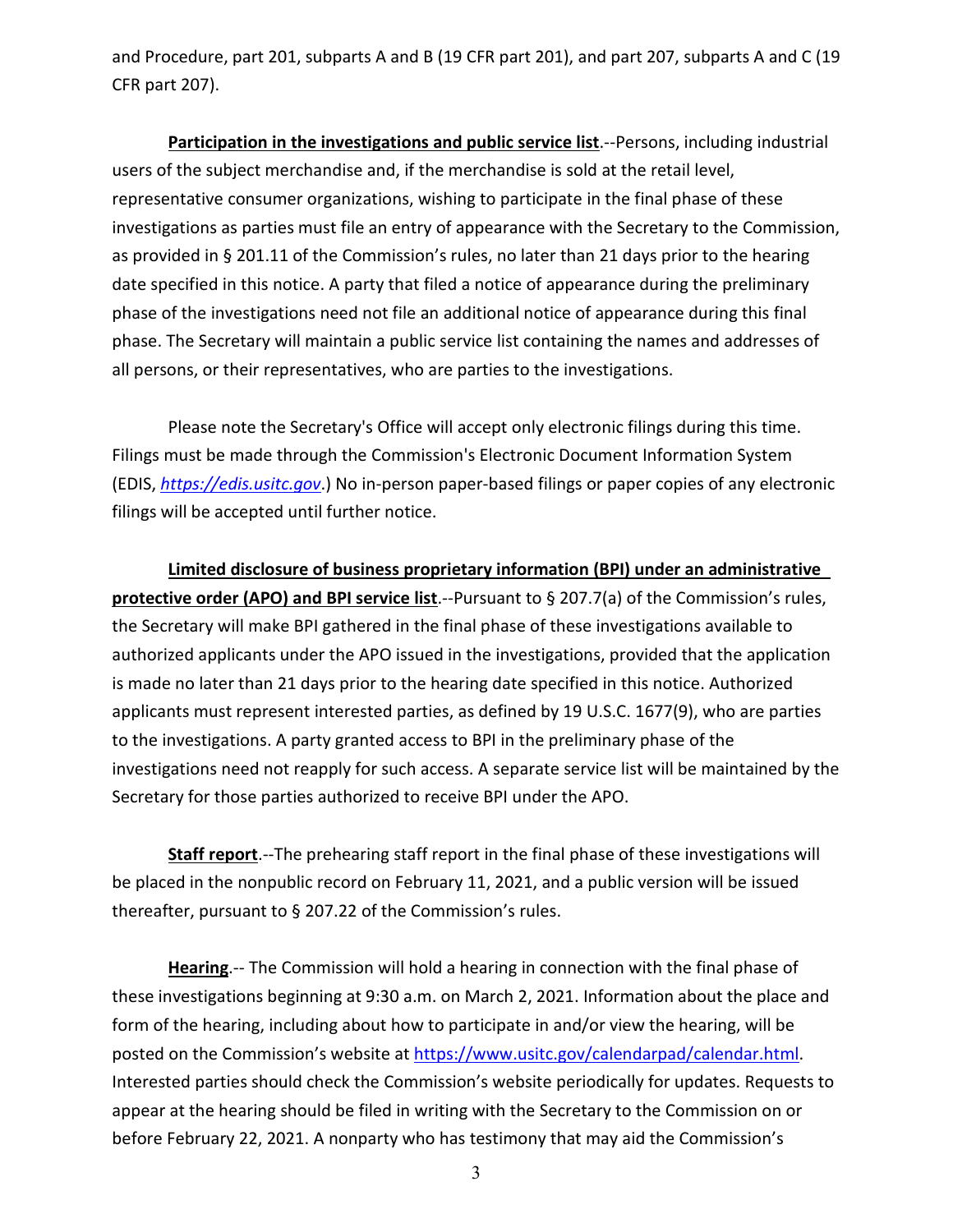deliberations may request permission to present a short statement at the hearing. All parties and nonparties desiring to appear at the hearing and make oral presentations should participate in a prehearing conference to be held at 9:30 a.m. on March 1, 2021. Oral testimony and written materials to be submitted at the public hearing are governed by sections 201.6(b)(2), 201.13(f), and 207.24 of the Commission's rules. Parties must submit any request to present a portion of their hearing testimony **in camera** no later than 7 business days prior to the date of the hearing.

**Written submissions**.--Each party who is an interested party shall submit a prehearing brief to the Commission. Prehearing briefs must conform with the provisions of §207.23 of the Commission's rules; the deadline for filing is February 19, 2021. Parties may also file written testimony in connection with their presentation at the hearing, as provided in § 207.24 of the Commission's rules, and posthearing briefs, which must conform with the provisions of § 207.25 of the Commission's rules. The deadline for filing posthearing briefs is March 9, 2021. In addition, any person who has not entered an appearance as a party to the investigations may submit a written statement of information pertinent to the subject of the investigations, including statements of support or opposition to the petition, on or before March 9, 2021. On March 24, 2021, the Commission will make available to parties all information on which they have not had an opportunity to comment. Parties may submit final comments on this information on or before March 26, 2021, but such final comments must not contain new factual information and must otherwise comply with §207.30 of the Commission's rules. All written submissions must conform with the provisions of §201.8 of the Commission's rules; any submissions that contain BPI must also conform with the requirements of §§ 201.6, 207.3, and 207.7 of the Commission's rules. The Commission's *Handbook on Filing Procedures*, available on the Commission's website at

[https://www.usitc.gov/documents/handbook\\_on\\_filing\\_procedures.pdf,](https://www.usitc.gov/documents/handbook_on_filing_procedures.pdf) elaborates upon the Commission's procedures with respect to filings.

Additional written submissions to the Commission, including requests pursuant to § 201.12 of the Commission's rules, shall not be accepted unless good cause is shown for accepting such submissions, or unless the submission is pursuant to a specific request by a Commissioner or Commission staff.

In accordance with §§ 201.16(c) and 207.3 of the Commission's rules, each document filed by a party to the investigations must be served on all other parties to the investigations (as identified by either the public or BPI service list), and a certificate of service must be timely filed. The Secretary will not accept a document for filing without a certificate of service.

4